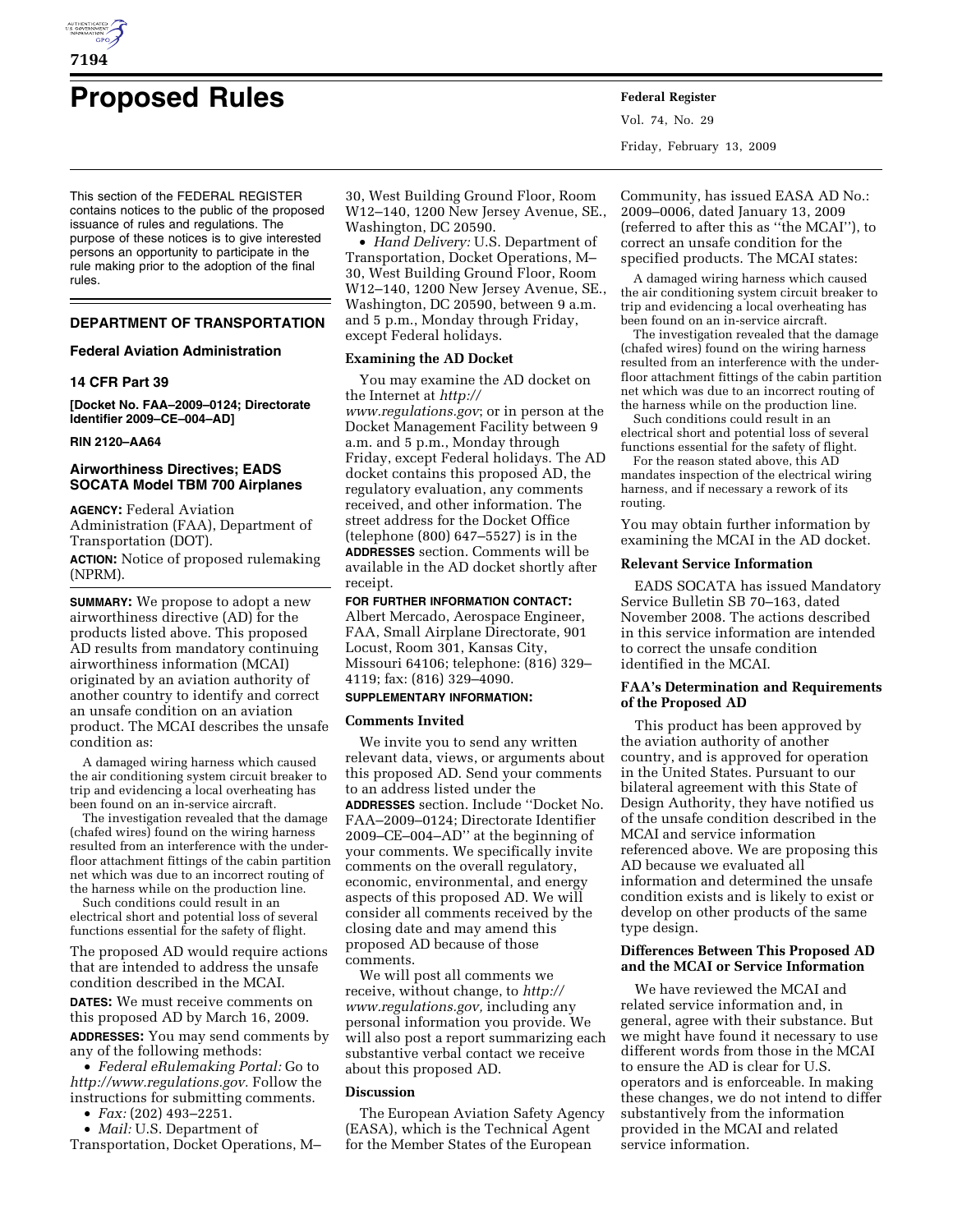We might also have proposed different actions in this AD from those in the MCAI in order to follow FAA policies. Any such differences are highlighted in a NOTE within the proposed AD.

#### **Costs of Compliance**

We estimate that this proposed AD will affect 45 products of U.S. registry. We also estimate that it would take about 1 work-hour per product to comply with the basic requirements of this proposed AD. The average labor rate is \$80 per work-hour. Where the service information lists required labor that is covered under warranty, we have assumed that there will be no charge for this labor. As we do not control warranty coverage for affected parties, some parties may incur costs higher than estimated here.

Based on these figures, we estimate the cost of the proposed AD on U.S. operators to be \$3,600, or \$80 per product.

In addition, we estimate that any necessary follow-on actions would take about 1.5 work-hours, for a cost of \$120 per product. We have no way of determining the number of products that may need these actions.

# **Authority for This Rulemaking**

Title 49 of the United States Code specifies the FAA's authority to issue rules on aviation safety. Subtitle I, section 106, describes the authority of the FAA Administrator. ''Subtitle VII: Aviation Programs,'' describes in more detail the scope of the Agency's authority.

We are issuing this rulemaking under the authority described in ''Subtitle VII, Part A, Subpart III, Section 44701: General requirements.'' Under that section, Congress charges the FAA with promoting safe flight of civil aircraft in air commerce by prescribing regulations for practices, methods, and procedures the Administrator finds necessary for safety in air commerce. This regulation is within the scope of that authority because it addresses an unsafe condition that is likely to exist or develop on products identified in this rulemaking action.

# **Regulatory Findings**

We determined that this proposed AD would not have federalism implications under Executive Order 13132. This proposed AD would not have a substantial direct effect on the States, on the relationship between the national Government and the States, or on the distribution of power and responsibilities among the various levels of government.

For the reasons discussed above, I certify this proposed regulation:

1. Is not a ''significant regulatory action'' under Executive Order 12866;

2. Is not a ''significant rule'' under the DOT Regulatory Policies and Procedures (44 FR 11034, February 26, 1979); and

3. Will not have a significant economic impact, positive or negative, on a substantial number of small entities under the criteria of the Regulatory Flexibility Act.

We prepared a regulatory evaluation of the estimated costs to comply with this proposed AD and placed it in the AD docket.

# **List of Subjects in 14 CFR Part 39**

Air transportation, Aircraft, Aviation safety, Incorporation by reference, Safety.

# **The Proposed Amendment**

Accordingly, under the authority delegated to me by the Administrator, the FAA proposes to amend 14 CFR part 39 as follows:

# **PART 39—AIRWORTHINESS DIRECTIVES**

1. The authority citation for part 39 continues to read as follows:

**Authority:** 49 U.S.C. 106(g), 40113, 44701.

# **§ 39.13 [Amended]**

2. The FAA amends § 39.13 by adding the following new AD:

**EADS SOCATA:** Docket No. FAA–2009– 0124; Directorate Identifier 2009–CE–  $004 - AD$ 

## **Comments Due Date**

(a) We must receive comments by March 16, 2009.

#### **Affected ADs**

(b) None.

# **Applicability**

(c) This AD applies to TBM 700 airplanes, serial numbers 434 through 478, certificated in any category.

#### **Subject**

(d) Air Transport Association of America (ATA) Code 92: Wiring Elements.

#### **Reason**

(e) The mandatory continuing airworthiness information (MCAI) states:

A damaged wiring harness which caused the air conditioning system circuit breaker to trip and evidencing a local overheating has been found on an in-service aircraft.

The investigation revealed that the damage (chafed wires) found on the wiring harness resulted from an interference with the underfloor attachment fittings of the cabin partition net which was due to an incorrect routing of the harness while on the production line.

Such conditions could result in an electrical short and potential loss of several functions essential for the safety of flight.

For the reason stated above, this AD mandates inspection of the electrical wiring harness, and if necessary a rework of its routing.

#### **Actions and Compliance**

(f) Unless already done, do the following actions:

(1) Within the next 100 hours time-inservice after the effective date of this AD or within the next 12 months after the effective date of this AD, whichever occurs first, inspect the electrical wiring harness at frame C14 and between frames C16 and C17 for wire chafing and incorrect routing following EADS SOCATA Service Bulletin SB 70–163, dated November 2008.

(2) If any wire chafing and/or incorrect routing are found, before further flight, repair and reroute the electrical harness following EADS SOCATA Service Bulletin SB 70–163, dated November 2008.

# **FAA AD Differences**

**Note:** This AD differs from the MCAI and/ or service information as follows: No differences.

### **Other FAA AD Provisions**

(g) The following provisions also apply to this AD:

(1) *Alternative Methods of Compliance (AMOCs):* The Manager, Standards Office, FAA, has the authority to approve AMOCs for this AD, if requested using the procedures found in 14 CFR 39.19. Send information to ATTN: Albert Mercado, Aerospace Engineer, FAA, Small Airplane Directorate, 901 Locust, Room 301, Kansas City, Missouri 64106; telephone: (816) 329–4119; fax: (816) 329– 4090. Before using any approved AMOC on any airplane to which the AMOC applies, notify your appropriate principal inspector (PI) in the FAA Flight Standards District Office (FSDO), or lacking a PI, your local FSDO.

(2) *Airworthy Product:* For any requirement in this AD to obtain corrective actions from a manufacturer or other source, use these actions if they are FAA-approved. Corrective actions are considered FAA-approved if they are approved by the State of Design Authority (or their delegated agent). You are required to assure the product is airworthy before it is returned to service.

(3) *Reporting Requirements:* For any reporting requirement in this AD, under the provisions of the Paperwork Reduction Act (44 U.S.C. 3501 *et seq.*), the Office of Management and Budget (OMB) has approved the information collection requirements and has assigned OMB Control Number 2120–0056.

## **Related Information**

(h) Refer to MCAI European Aviation Safety Agency (EASA) AD No.: 2009–0006, dated January 13, 2009; and EADS SOCATA Service Bulletin SB 70–163, dated November 2008, for related information.